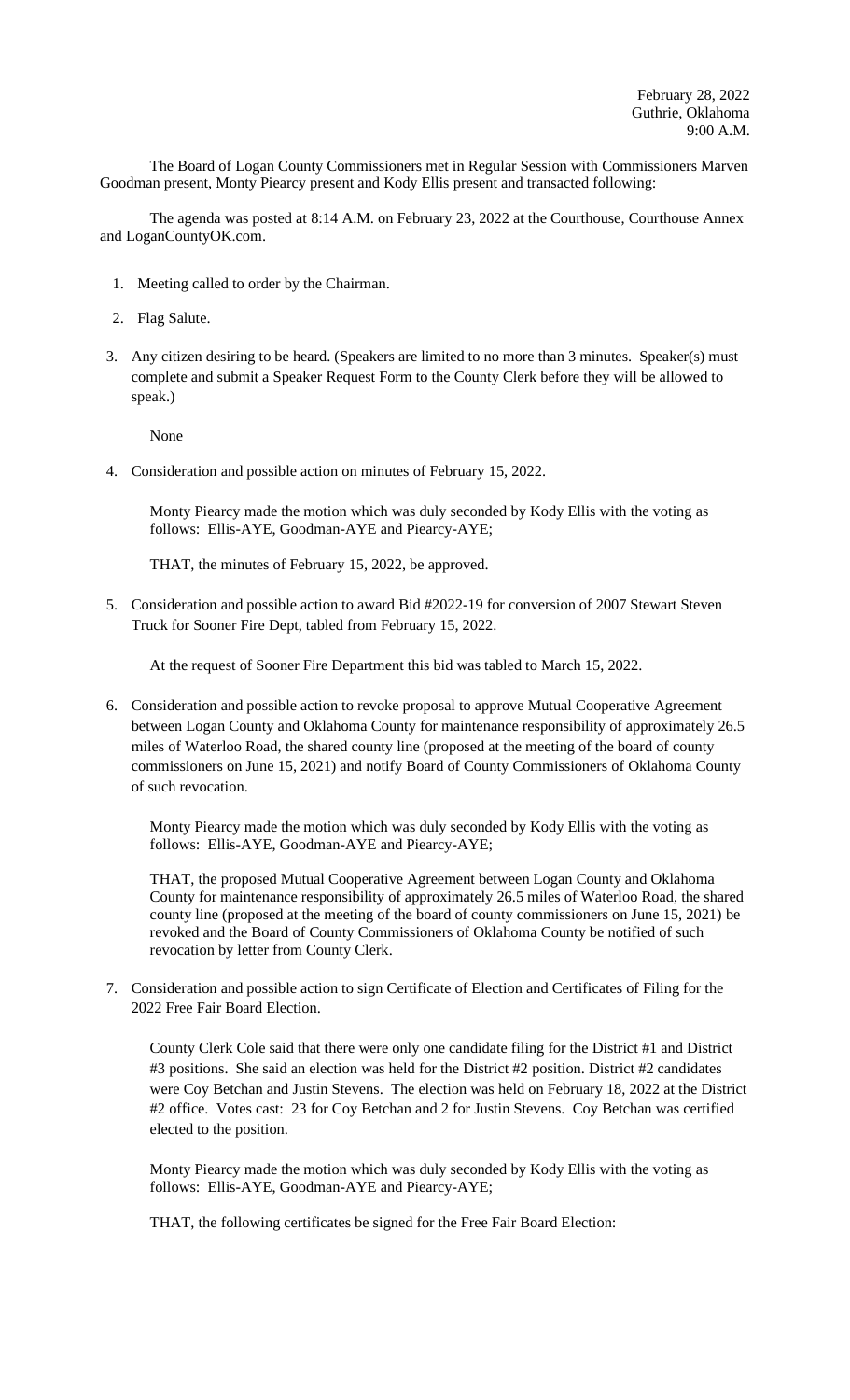| District #1 | Marjorie Throckmorton | <b>Only Candidate</b> |
|-------------|-----------------------|-----------------------|
| District #3 | Amanda Bell           | <b>Only Candidate</b> |
| District #2 | Coy Betchan           | Election              |

8. Consideration and possible action on Resolution declaring surplus of equipment for District #1:

Kody Ellis made the motion which was duly seconded by Monty Piearcy with the voting as follows: Ellis-AYE, Goodman-AYE and Piearcy-AYE;

THAT, Resolution #22-007 declaring the following equipment as surplus for District #1 be approved:

|               | 1999 Ford F-250 SN ending 13740 |
|---------------|---------------------------------|
|               | 2005 Ford F-250 SN ending 12832 |
| Brush Chipper | SN ending 01764                 |

1999 Ford F-250 SN ending 20874 Leboy Towable Roller SN ending 05077 1997 GMC 5500 SN ending 03908

9. Consideration and possible action on Resolution declaring surplus of equipment for District #1:

Kody Ellis made the motion which was duly seconded by Monty Piearcy with the voting as follows: Ellis-AYE, Goodman-AYE and Piearcy-AYE;

THAT, Resolution #22-008 declaring the following equipment as surplus for District #1 be approved:

2012 John Deere 672G SN ending 46319

10. Consideration and possible action on Ingress and Egress Agreement with Evelyn and Terry Welch for clearing trees in right-of-way on their property in 28-17N-1W.

Commissioner Ellis said that this if for work being done in the right-of-way and the Welchs agreed that the trees may be piled on their property.

Marven Goodman made the motion which was duly seconded by Monty Piearcy with the voting as follows: Ellis-AYE, Goodman-AYE and Piearcy-AYE;

THAT, an Ingress and Egress Agreement with Evelyn and Terry Welch be approved.

11. Consideration and possible action on Resolution(s) appointing Requisitioning Officers for various accounts.

None

12. Consideration and possible action on Resolution(s) Appointing Receiving Officers for various accounts.

None

13. Consideration and possible action on the Consent Agenda:

Monty Piearcy made the motion which was duly seconded by Kody Ellis with the voting as follows: Ellis-AYE, Goodman-AYE and Piearcy-AYE;

THAT, the Consent Agenda be approved:

 Approve Payroll Claims for second installment of February 2022 Batch 691 & 692 (See pages 33-192-A)